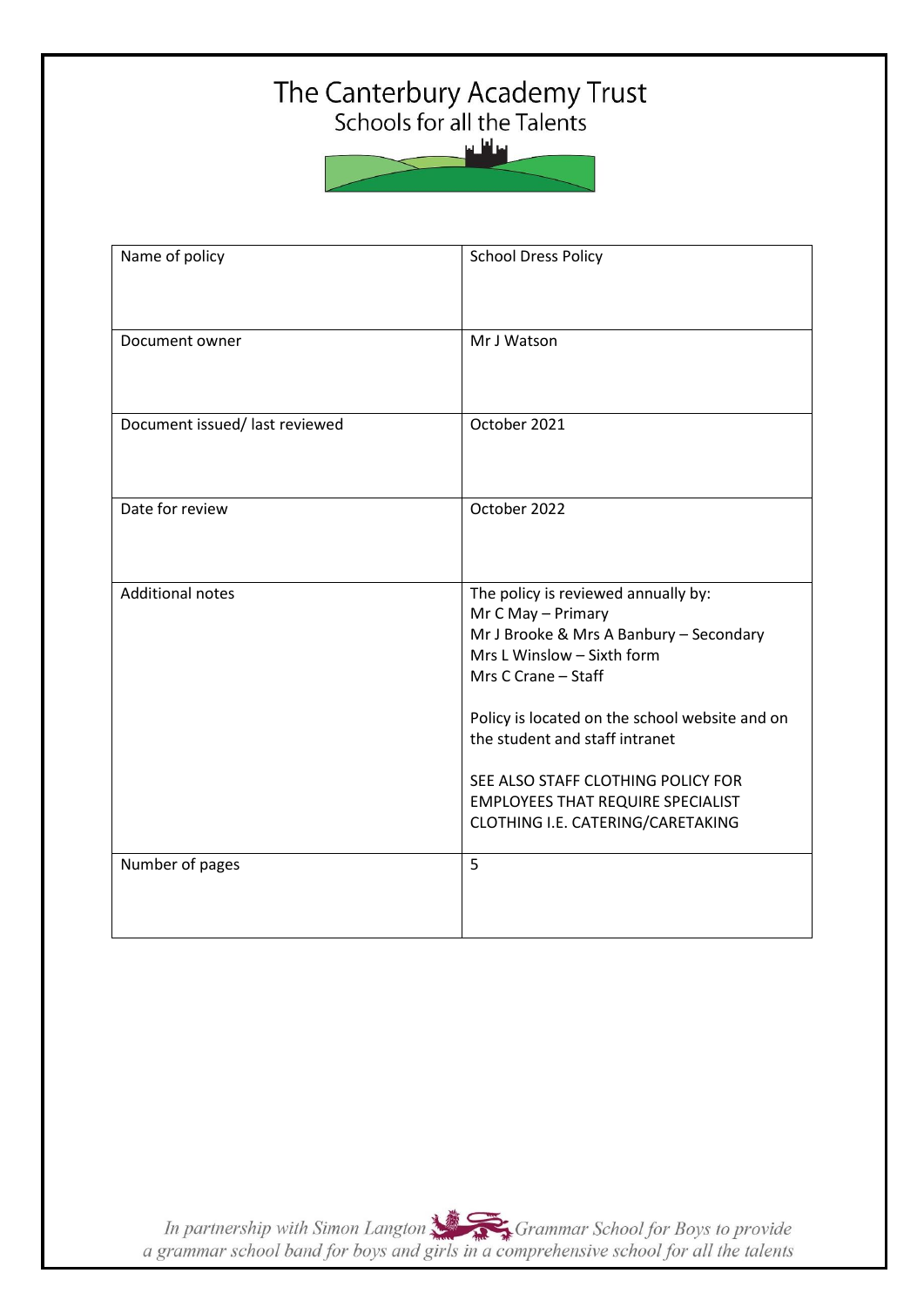# **The Canterbury Academy Trust**

# **SCHOOL DRESS POLICY**

Aim:

To develop a sense of community, school identity and foster a sense of pride in belonging to The Canterbury Academy Trust. A dress code allows students to feel more comfortable in the community and a common school dress also enhances safety.

**The Canterbury Primary School (Applies to year groups from Reception Class through to Year 6).** Students are required to wear:

- The Canterbury Primary School sweatshirt or fleece
- The Canterbury Primary School polo shirt with logo in purple or a plain white polo shirt.
- Grey or black trousers, skirt or pinafore dress
- Grey or black plain tailored trousers (knee length)
- Black shoes (with sensible heels) or trainers no boots or high heels
- Summer dress purple gingham check
- $\bullet$  Socks grey or white
- Sensible summer sandals during the summer terms

For Physical Education students' need:

- Plimsolls/trainers
- The Canterbury Primary School coloured house T –shirt
- Black shorts

Tracksuits may be worn outside in the cold weather. Swimming costumes, towels etc. will be needed on the days a child goes swimming (Years 3, 4, 5, and 6 only).

Only wristwatches and one pair of small stud earrings are allowed. All jewellery, including stud earrings, must be removed or covered with appropriate tape for all P.E. lessons and others as directed.

Valuable items of clothing or jewellery should not be brought into school. Loss or damage can cause distress and The Canterbury Academy is not responsible or covered for such losses via insurance.

Sweatshirts, polo shirts, logos and P.E. kit may be purchased from the school office.

Please note:

- Trainers with stripes, logos, coloured trims are not acceptable
- Students who cycle MUST wear a helmet for head protection
- Please ensure students do not wear nail varnish and make up to school

Page **1** of **5** SMO – Oct 21 **Note: Referrals to pupils/students/child within the policy covers all young people within our care this may on occasions include students from other schools and in the community**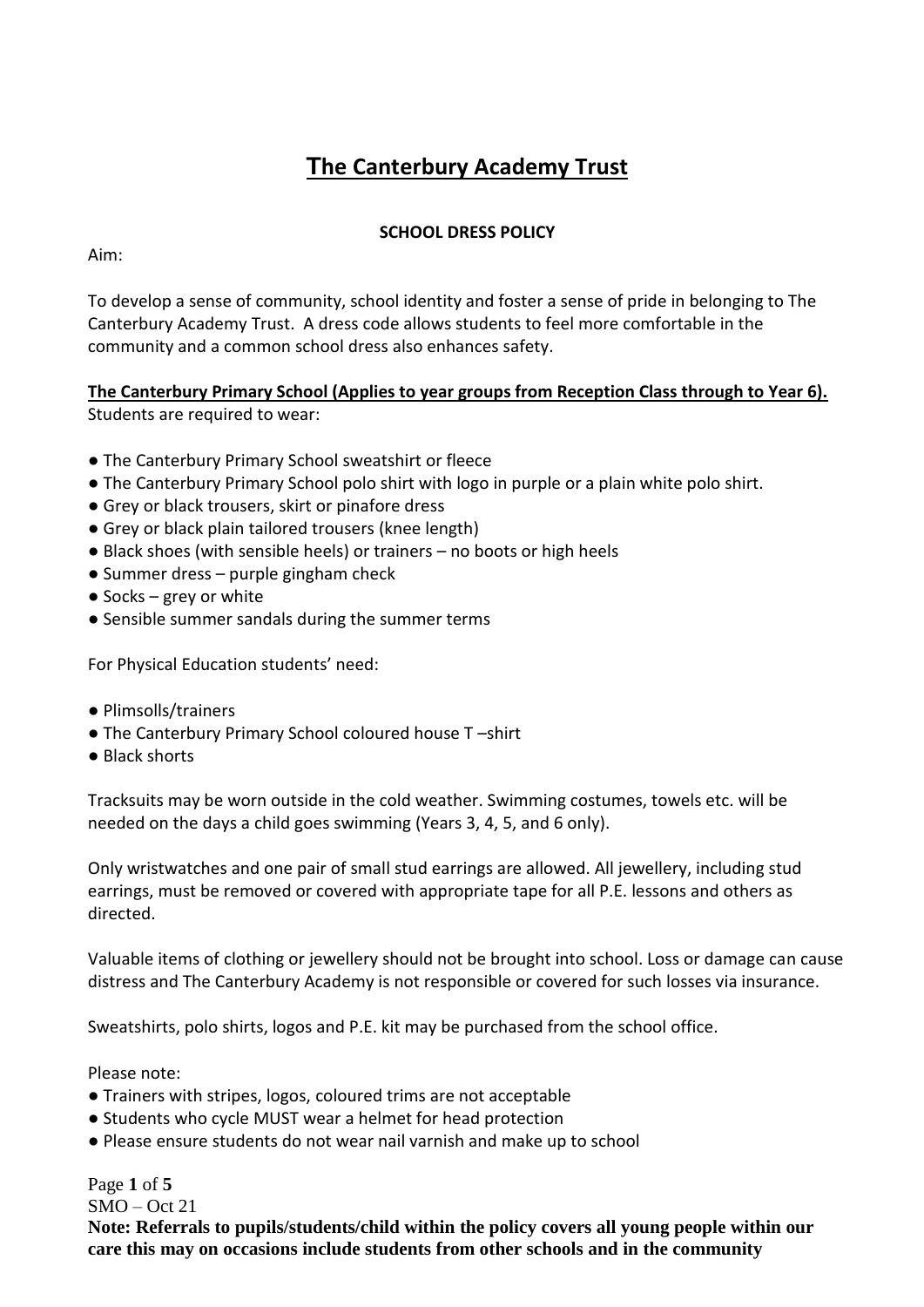● All Items of clothing should be clearly labelled with the child's name.

# **The Canterbury Academy Secondary Phase (Applies to year groups 7 – 11)**

Students are required to wear:

- Black blazer with Academy badge (boys and girls)
- House striped tie (green, purple, red or yellow)
- White shirt (no polo shirts)
- Black tailored trousers (no jeans)
- Black tailored knee length skirt (pleated)
- Plain black socks or tights
- Black shoes which enclose the feet (no trainers)
- V-Neck sweater with Academy badge (optional)

Please note wearing an Academy jumper or a winter coat does not replace wearing a blazer. A blazer should be worn at all times.

## *Items of clothing that are not appropriate:*

*Skirts and trousers made of lycra and t-shirt material, Skinny jeans, Leggings, Polo shirts, Trainers, Vans, Boots (i.e. UGG, ankle, knee highs), Converse trainers, Pumps, Plimsolls, Canvas shoes, Fluffy socks, Patterned tights, Hoodies or Sweatshirts*

#### Compulsory PE Uniform:

- Unisex or Girl fit sports polo with Academy badge
- Unisex or Girl Fit shorts/skort with Academy badge
- Plain black football socks
- Leggings with Academy logo (optional)
- Tracksuit top with Academy logo (optional)
- Tracksuit bottoms with Academy logo (optional)
- Trainers (any colour)

Please note only the official PE uniform will be allowed to be worn for PE lessons.

Strongly recommended PE items:

.

- Football boots (activities on the grass)
- Shin pads (for football and hockey)
- Gum shield (for contact rugby and hockey)

School uniform is available to order via our online ordering service, with delivery direct to your chosen address. Our school shop, located off main reception, does have a limited selection of uniform for purchase by students during lunchtime. Full details can be found on our Uniform page on our website.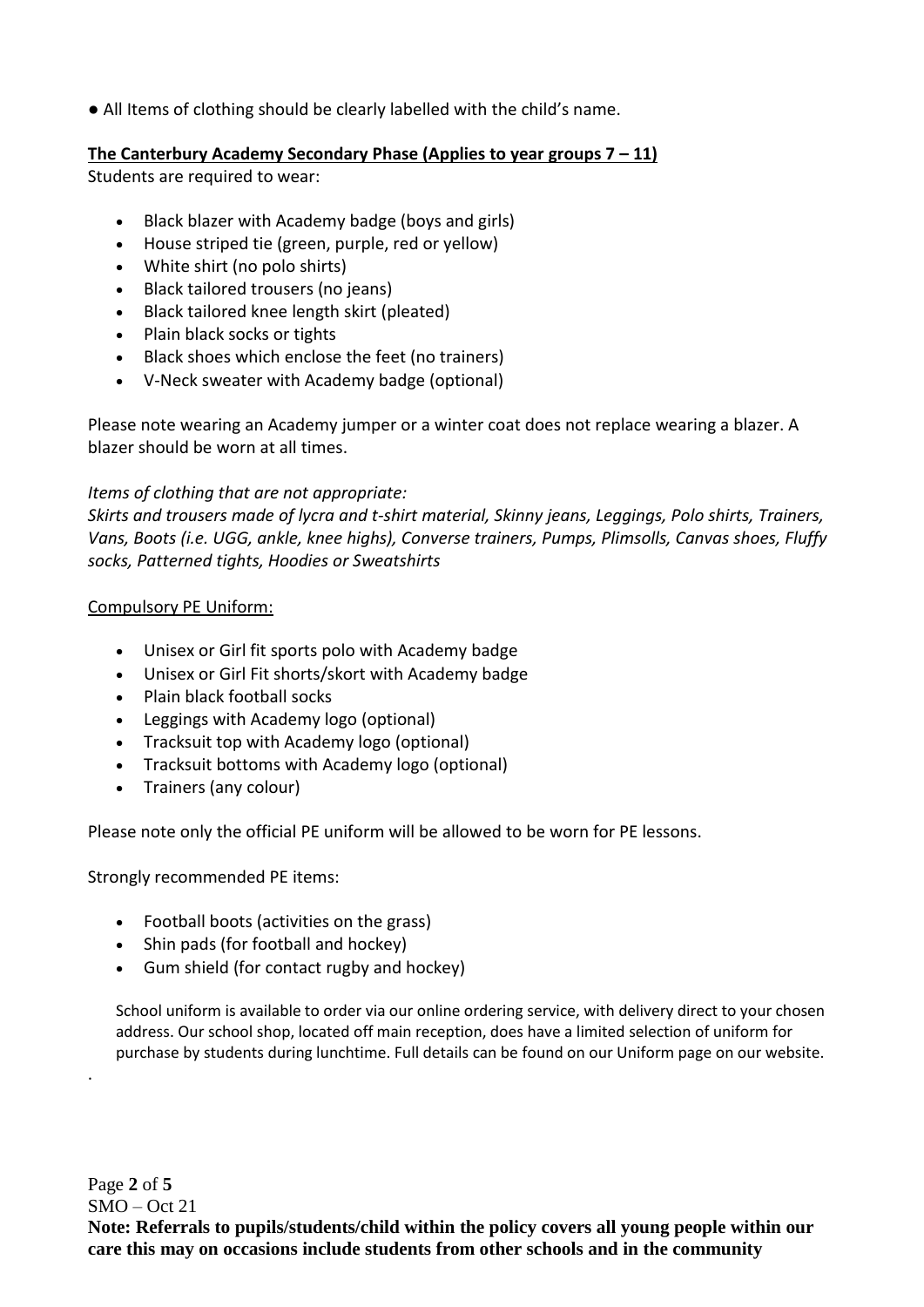In the case of students not having the correct kit for whatever reason: illness, injury or lost/misplaced items they must have a written note from parents in their school planner. Students in these cases will be leant items of kit to wear form their PE teacher to continue with the lesson. Students will always be involved in PE lessons. If physically incapable of practically performing (usually due to injury) they will develop their knowledge and understanding within the studied activity and therefore, are still expected to be in kit.

# **Applicable to all secondary school students:**

● Hats, caps and hooded jackets/tops, or any other form of clothing which obscures facial recognition, are not to be worn on site, unless required for curriculum purposes.

● Jewellery is generally unsuitable at The Canterbury Academy Secondary Phase – two items (one pair of stud earrings counts as one item), plus a wristwatch is the maximum amount to be worn. No loop earrings or facial piercings are permitted at The Canterbury Academy Secondary Phase. Body piercings must be removed for health and safety reasons if a member of staff considers them to be dangerous in a particular activity. All items of jewellery and valuables are the responsibility of the student. We take no responsibility for the safe keeping of these items.

● The Canterbury Academy accepts that when ears are initially pierced, there may be a short period of time when they cannot be removed (for medical and healing reasons). When the student takes part in P.E./Sport during that period, they must have the ear/s taped and covered. The student will do this at their own risk and The Canterbury Academy will not accept responsibility for any injury.

● All clothing should be named.

● After a warning, failure to be in school dress or failure to remove jewellery/piercings may result in the student being sent home to change. Continual defiance of dress code will result in a student being internally isolated. This is not an exclusion from school since we wish our students to be learning in school and will allow this when they comply with the dress code. There is little point in having a dress code if students do not meet it or if we do not insist upon it. A dress code promotes cohesion by giving a common identity to the students of The Canterbury Academy. In terms of learning for work there are many occupations where a uniform will be a requirement so our dress code also contributes to preparation for economic well-being.

Any Canterbury Academy Secondary phase students on work placements must follow the dress code as advised by their employer.

## **The Canterbury Academy Sixth Form**

The Canterbury Academy is a place of work; students are expected to promote a good image of the school in their attitude to studies, their behaviour and their dress. Sixth formers are role models for the younger students within the school. Students represent our school in the community and are seen by prospective employers and the public at large. Furthermore, any sixth form student may be called upon at any time to show visitors around our school. Therefore, students are required to

Page **3** of **5**  $SMO - Oct 21$ **Note: Referrals to pupils/students/child within the policy covers all young people within our care this may on occasions include students from other schools and in the community**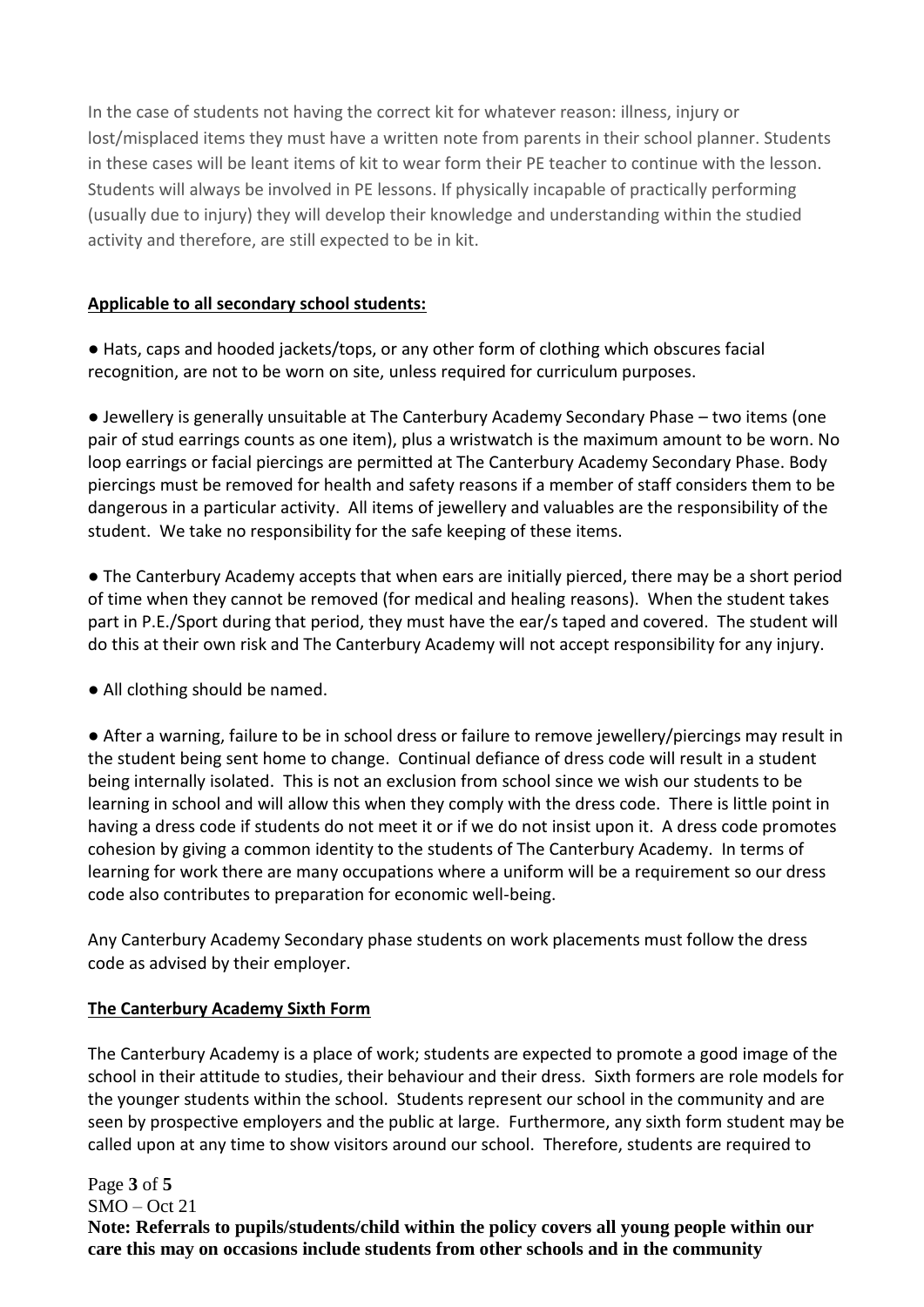wear casual but smart clothing suitable for a classroom, as well as for employment; consequently, skirts/shorts should be of a reasonable length, no offensive logos or tattoos should be visible and torsos should be covered.

- Jewellery, especially earrings should be discreet.
- There must be no ostentatious facial piercing.

● For safety and security reasons certain items – 'hoodies', 'caps' or any other form of clothing, which could prevent facial recognition, must not be worn on site.

# **The Canterbury Academy would not advise students to bring valuable items of clothing or jewellery onto site.**

#### **Staff Dress Code at The Canterbury Academy Trust**

The Staff Dress Code applies to all staff, contractors and volunteers at The Canterbury Academy Trust.

The following guidelines are provided to clarify expectations of appropriate attire in relation to:

- Professional business dress.
- The examples we give to students in our positions as role models.
- The wider community.
- Minimising health and safety risk.
- Specialist support areas such as grounds and maintenance.

#### **Dress and Appearance Generally**

- Professional business attire is required.
- Staff P.E. and Performing Arts uniform is required as directed by The Academy Trust. P.E staff do not need to change to business attire for classroom based lessons.
- Hair must be neatly groomed. Whilst hair colour is acceptable for staff, extremes of colour and style are not.
- No visible tattoos.

● Body piercing and wearing of associated rings, studs, etc. is not acceptable. Should a staff member have visible body piercing, rings or studs, they must be removed or covered whilst at school.

#### **Female Specific**

- Trousers must be tailored.
- Three quarter length tailored trousers are acceptable.
- Shoes should be smart and enclosed.
- Fully open 'sandal' style shoes are not acceptable (this is a health and safety requirement).
- Necklines should be modest and shoe-string straps are unacceptable.
- No multiple piercings.

**Male Specific**

Page **4** of **5** SMO – Oct 21 **Note: Referrals to pupils/students/child within the policy covers all young people within our care this may on occasions include students from other schools and in the community**